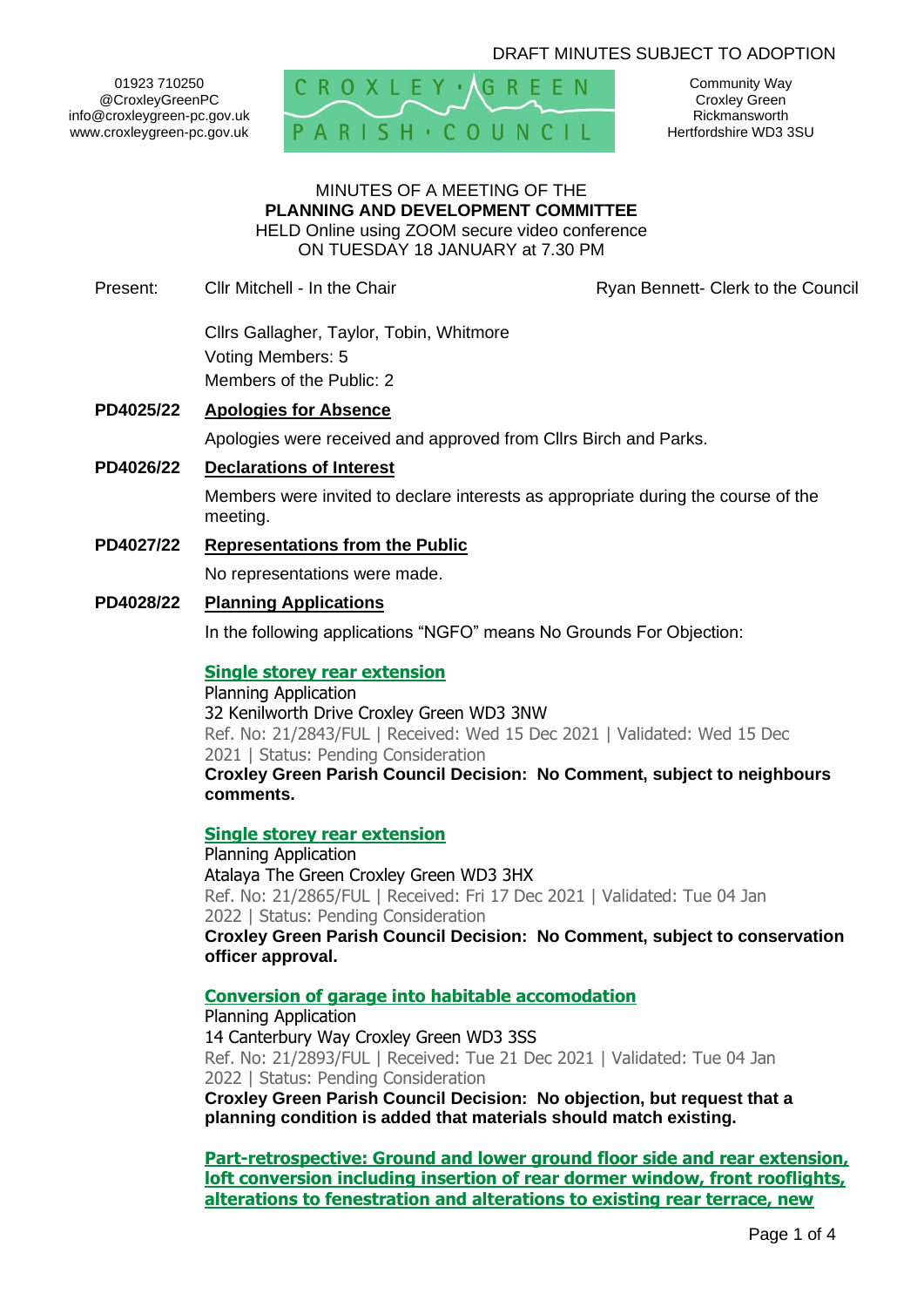# **external rear stairs to garden [level and new raised planters \(amendments](https://www3.threerivers.gov.uk/online-applications/applicationDetails.do?activeTab=summary&keyVal=R47PECQF0DC00&prevPage=inTray)  [to planning permission 20/1896/FUL\)](https://www3.threerivers.gov.uk/online-applications/applicationDetails.do?activeTab=summary&keyVal=R47PECQF0DC00&prevPage=inTray)**

#### Planning Application

23 Copthorne Road Croxley Green Rickmansworth Hertfordshire WD3 4AB Ref. No: 21/2860/RSP | Received: Thu 16 Dec 2021 | Validated: Tue 04 Jan 2022 | Status: Pending Consideration

**Croxley Green Parish Council Decision: CGPC object due to concerns over privacy and overlooking of the neighbour's garden. CGPC support and echo the objection from the residents at No.25 Copthorne Road. If the Planning Officer is minded to approve, then CGPC request that it be considered by TRDC planning committee. CGPC request that before reaching a decision at committee meeting that TRDC Members undertake a site visit.**

**[Garage conversion, single storey rear extension and internal alterations](https://www3.threerivers.gov.uk/online-applications/applicationDetails.do?activeTab=summary&keyVal=R3WEPUQFI7R00&prevPage=inTray)**

Planning Application 6 Pevensey Way Croxley Green WD3 3FX Ref. No: 21/2813/FUL | Received: Fri 10 Dec 2021 | Validated: Thu 06 Jan 2022 | Status: Pending Consideration

**Croxley Green Parish Council Decision: No objection, but note that the new front window design does not comply with the Neighbourhood Plan because it does not reflect the scale and details of the existing house.**

### **[Insertion of front dormer](https://www3.threerivers.gov.uk/online-applications/applicationDetails.do?activeTab=summary&keyVal=R3W3O7QFI7K00&prevPage=inTray)**

Planning Application 22 Frankland Close Croxley Green WD3 3AR Ref. No: 21/2809/FUL | Received: Fri 10 Dec 2021 | Validated: Tue 11 Jan 2022 | Status: Pending Consideration

**Croxley Green Parish Council Decision: No objection, but note that the front dormer is in contravention of the Neighbourhood Plan.**

# **PD4029/22 Recent Decisions by Three Rivers District Council**

### **Approved**

| <b>Application:</b>    | Demolition of the existing garage and porch, erection of                                                                                                                                                    |
|------------------------|-------------------------------------------------------------------------------------------------------------------------------------------------------------------------------------------------------------|
|                        | new front porch, single-storey side and rear extensions,                                                                                                                                                    |
|                        | hip-to-gable loft extension with rear dormer, change of                                                                                                                                                     |
|                        | external render finish and external patio works                                                                                                                                                             |
| <b>Address:</b>        | 84 Kenilworth Drive Croxley Green WD3 3NW                                                                                                                                                                   |
| <b>Application No:</b> | 21/2616/FUL                                                                                                                                                                                                 |
| <b>CGPC Decision</b>   | CGPC note the loss of brickwork to the front bay and the<br>use of render. Materials should match existing.                                                                                                 |
| <b>TRDC Decision</b>   | Approved                                                                                                                                                                                                    |
| <b>Application:</b>    | Single storey rear extension with part roof extension for                                                                                                                                                   |
|                        | outdoor covered area                                                                                                                                                                                        |
| <b>Address:</b>        | Spring Park House 44A New Road Croxley Green WD3<br>3EP                                                                                                                                                     |
| <b>Application No:</b> | 21/2579/FUL                                                                                                                                                                                                 |
| <b>CGPC Decision</b>   | CGPC draw the Planning Officers attention to the original<br>planning permission and the withdrawn permitted<br>development rights. Due to the special location,<br>neighbours comments are very important. |
| <b>TRDC Decision</b>   | Approved                                                                                                                                                                                                    |
| <b>Application:</b>    | Two storey side and single storey front and rear extension                                                                                                                                                  |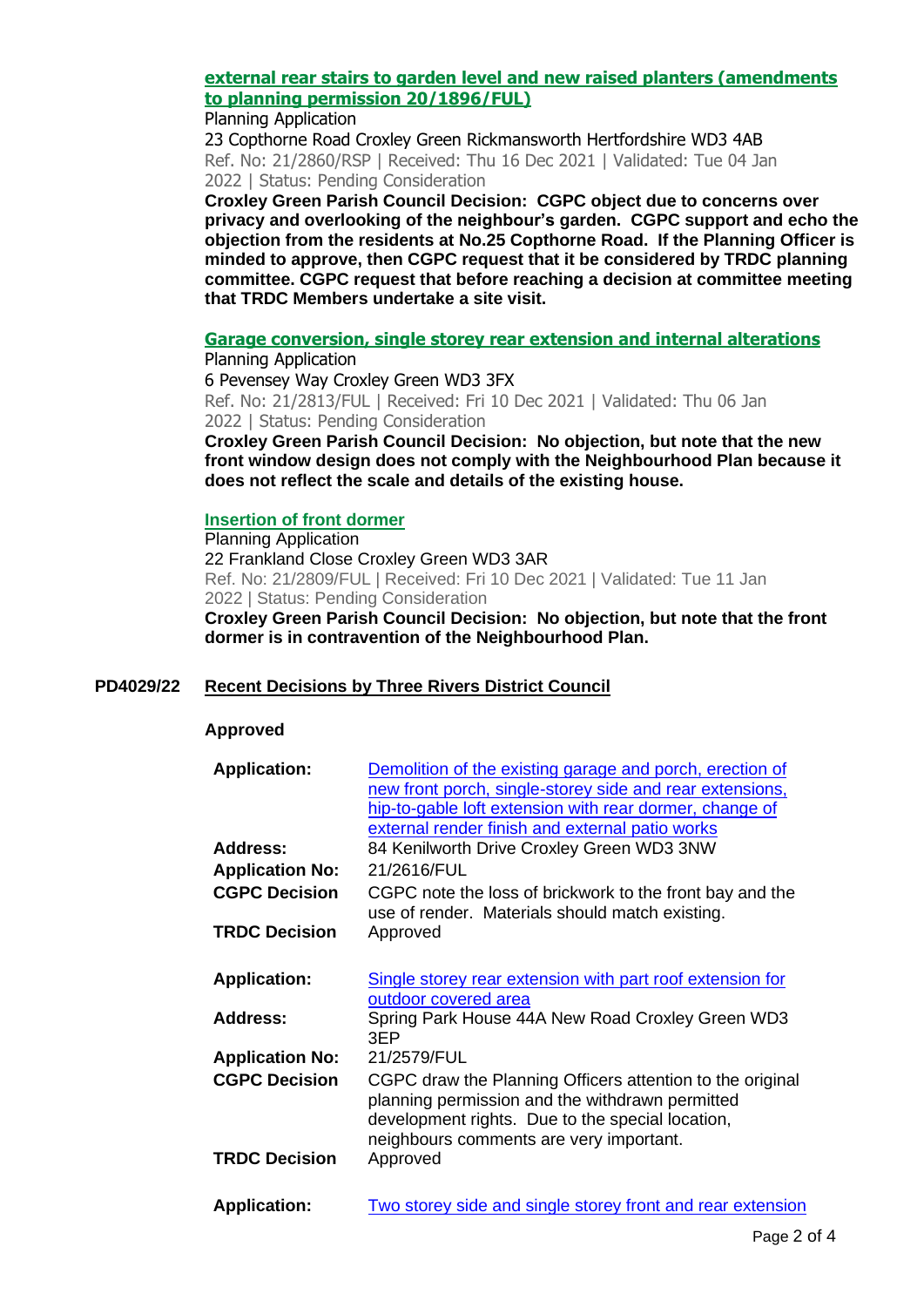| <b>Address:</b>        | 124 Kenilworth Drive Croxley Green WD3 3NA                                                                                                          |
|------------------------|-----------------------------------------------------------------------------------------------------------------------------------------------------|
| <b>Application No:</b> | 21/2494/FUL                                                                                                                                         |
| <b>CGPC Decision</b>   | NGFO providing the first floor is more than 1 metre from<br>the boundary. Materials, ridge and pitch of roof to<br>extension should match existing. |
| <b>TRDC Decision</b>   | Approved                                                                                                                                            |
| <b>Application:</b>    | Single storey front, side and rear extensions, two storey<br>side extension and extension to existing dormer windows                                |
| <b>Address:</b>        | 4 Scots Hill Close Croxley Green Hertfordshire WD3 3AF                                                                                              |
| <b>Application No:</b> | 21/2507/FUL                                                                                                                                         |
| <b>CGPC Decision</b>   | CGPC suggest that a sloping porch roof similar to No.2<br>would be more in keeping with the street scene.                                           |
| <b>TRDC Decision</b>   | Approved                                                                                                                                            |

# **Refused**

None Advised.

### **Withdrawn**

None Advised.

## **PD4030/22 Appeals Against Planning Decisions**

20/1881/FUL - Killingdown Farm Little Green Lane Croxley Green Rickmansworth Hertfordshire WD3 3JJ - Demolition [of existing buildings for residential development](https://www3.threerivers.gov.uk/online-applications/applicationDetails.do?activeTab=summary&keyVal=QGG2ZQQF0D100&prevPage=inTray)  [comprising two-storey houses and three-storey blocks of flats \(160 dwellings in total\),](https://www3.threerivers.gov.uk/online-applications/applicationDetails.do?activeTab=summary&keyVal=QGG2ZQQF0D100&prevPage=inTray)  together with [car parking, landscaping, and other associated works](https://www3.threerivers.gov.uk/online-applications/applicationDetails.do?activeTab=summary&keyVal=QGG2ZQQF0D100&prevPage=inTray) Public Inquiry will start on 30/11/2021 and last 8 days – meeting will be held virtually.

21/0952/FUL – 43 Valley Walk Croxley Green Rickmansworth Hertfordshire WD3 3TQ - Demolition of existing garage and side extension, construction of a part single storey, [part double storey side and rear extension and associated internal alterations](https://www3.threerivers.gov.uk/online-applications/applicationDetails.do?activeTab=summary&keyVal=QRJKXJQFN5500&prevPage=inTray) Appeal Reference - 21/0046/REF – start date 26/10/2021 – response date 23/11/2021

20/2737/FUL – Land Adjacent To 62-84 & 99-121 Sycamore Road Croxley Green Rickmansworth Hertfordshire WD3 3TF [Erection of a block of six apartments and a terrace of three residential dwellings, with](https://www3.threerivers.gov.uk/online-applications/applicationDetails.do?activeTab=summary&keyVal=QLIZOLQFLMZ00&prevPage=inTray)  [the associated access from Sycamore Road, parking and landscaping](https://www3.threerivers.gov.uk/online-applications/applicationDetails.do?activeTab=summary&keyVal=QLIZOLQFLMZ00&prevPage=inTray) Appeal Reference – 21/0031/REF – start date 04/11/2021 – response date 09/12/2021

21/1798/FUL - 21 Rousebarn Lane Croxley Green WD3 3RL - [Single storey front](https://www3.threerivers.gov.uk/online-applications/applicationDetails.do?activeTab=summary&keyVal=QWDNINQFGN100&prevPage=inTray)  [extension and front dormer window](https://www3.threerivers.gov.uk/online-applications/applicationDetails.do?activeTab=summary&keyVal=QWDNINQFGN100&prevPage=inTray) Appeal Reference - 21/0055/REF – start date 11/11/2021

### **PD4031/22 Update on Recent Objections**

No updates were given.

### **PD4032/22 Road Safety in Croxley Green**

Members discussed the impact that implementing a 20mph speed limit in Croxley Green would have.

### **Resolved**

### **That the following items are recommended to full council for discussion:**

1. To invite residents' views on traffic speeds (and possibly other road safety issues) within Croxley Green through an informal survey of opinion.